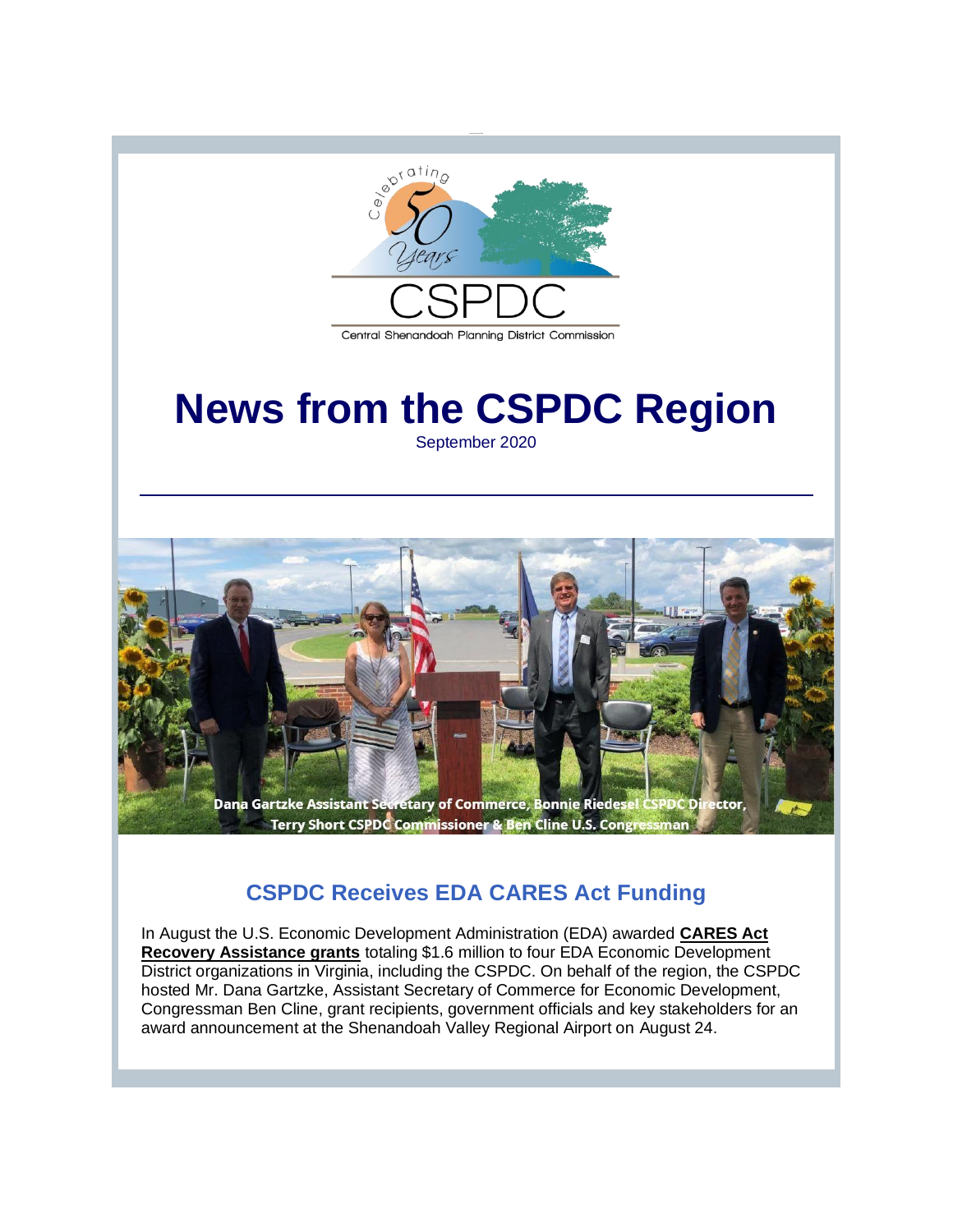#### **[Continue Reading](http://r20.rs6.net/tn.jsp?f=001ZEvPurtkwrQ1Hm7-kVyU-QUuDoTPIZ7uOJGRc6YmlIdVSJmZ1MHjBA9GSaR789gF_2n6d0xUW_cqqeyhlSzIPVIoRNS87wwmDJ3vBkjl5XsXqEDSOrEC7dYlgwAoty5pRRMhocM4jdUVKjKGtZNt773e4Pt-blzel3vK3l_SYLgF_VsrcPC2CJU1suthrkQrYx96JBIs-JR2Uub9Pp7M4Q==&c=rbBXjlMIzw0JE9QDrGjH5jodhCFatcsio4waFpxwXYX4fkHTVwArjg==&ch=ksfNTIkw9O5cs9QGOU2oNV_20Bb0hNtevfU4QmISfyvBIURYVbrX1g==)**



## **CSPDC Publishes A Year in Review**

The CSPDC is pleased and proud to present to you the CSPDC's **[A Year in](http://r20.rs6.net/tn.jsp?f=001ZEvPurtkwrQ1Hm7-kVyU-QUuDoTPIZ7uOJGRc6YmlIdVSJmZ1MHjBDnzLU6IvIP-Poec7wo2ylPuybgGtqMqjmTuWzQ-hy99n81HoOfhUBEPjhrmObnhhtoX9ktTt1kSl2Fc1w4eL-dJXj13eEHsPBi8GCu4YROFuRIMJOujBD1VM-nk0dnXqrGAQjfYjP81ESe0Ygi0r5m_0Bbou3A5ji-pma32TBxAw6EiPV5dqqM=&c=rbBXjlMIzw0JE9QDrGjH5jodhCFatcsio4waFpxwXYX4fkHTVwArjg==&ch=ksfNTIkw9O5cs9QGOU2oNV_20Bb0hNtevfU4QmISfyvBIURYVbrX1g==)  [Review -](http://r20.rs6.net/tn.jsp?f=001ZEvPurtkwrQ1Hm7-kVyU-QUuDoTPIZ7uOJGRc6YmlIdVSJmZ1MHjBDnzLU6IvIP-Poec7wo2ylPuybgGtqMqjmTuWzQ-hy99n81HoOfhUBEPjhrmObnhhtoX9ktTt1kSl2Fc1w4eL-dJXj13eEHsPBi8GCu4YROFuRIMJOujBD1VM-nk0dnXqrGAQjfYjP81ESe0Ygi0r5m_0Bbou3A5ji-pma32TBxAw6EiPV5dqqM=&c=rbBXjlMIzw0JE9QDrGjH5jodhCFatcsio4waFpxwXYX4fkHTVwArjg==&ch=ksfNTIkw9O5cs9QGOU2oNV_20Bb0hNtevfU4QmISfyvBIURYVbrX1g==) FY2020**. This report highlights the programs, projects, and events that took place over the past year. The CSPDC is committed to working with our local governments to find cost saving and effective solutions to the problems and challenges that our communities face.

**[A Year in Review](http://r20.rs6.net/tn.jsp?f=001ZEvPurtkwrQ1Hm7-kVyU-QUuDoTPIZ7uOJGRc6YmlIdVSJmZ1MHjBDnzLU6IvIP-Poec7wo2ylPuybgGtqMqjmTuWzQ-hy99n81HoOfhUBEPjhrmObnhhtoX9ktTt1kSl2Fc1w4eL-dJXj13eEHsPBi8GCu4YROFuRIMJOujBD1VM-nk0dnXqrGAQjfYjP81ESe0Ygi0r5m_0Bbou3A5ji-pma32TBxAw6EiPV5dqqM=&c=rbBXjlMIzw0JE9QDrGjH5jodhCFatcsio4waFpxwXYX4fkHTVwArjg==&ch=ksfNTIkw9O5cs9QGOU2oNV_20Bb0hNtevfU4QmISfyvBIURYVbrX1g==)**



## **Shenandoah Valley Airport Receives EDA funding**

In June, the U.S. Department of Commerce announced the investment of \$2.1M to provide much needed infrastructure for the Shenandoah Valley Regional Airport (SHD). This award was the result of application by the Shenandoah Valley Regional Airport Commission with extensive coordination, research, and assistance from the CSPDC.

**[Continue Reading](http://r20.rs6.net/tn.jsp?f=001ZEvPurtkwrQ1Hm7-kVyU-QUuDoTPIZ7uOJGRc6YmlIdVSJmZ1MHjBA9GSaR789gF2pfNEfAv-2VutdWbZJcQF2eCxM7_O6YxcPMQX5_d45y4RTasujx9ExMvuKFttqWaO-gJUtGOzuVluUDpC5P9baFLJidh-GzyKZTp7klA_BmiTzYuU2Y8PM2Bb88ma_F3gW_DW6A6-kAaKoWf5UrpxwLgMZPJWXh55S2fTGPBIE8=&c=rbBXjlMIzw0JE9QDrGjH5jodhCFatcsio4waFpxwXYX4fkHTVwArjg==&ch=ksfNTIkw9O5cs9QGOU2oNV_20Bb0hNtevfU4QmISfyvBIURYVbrX1g==)**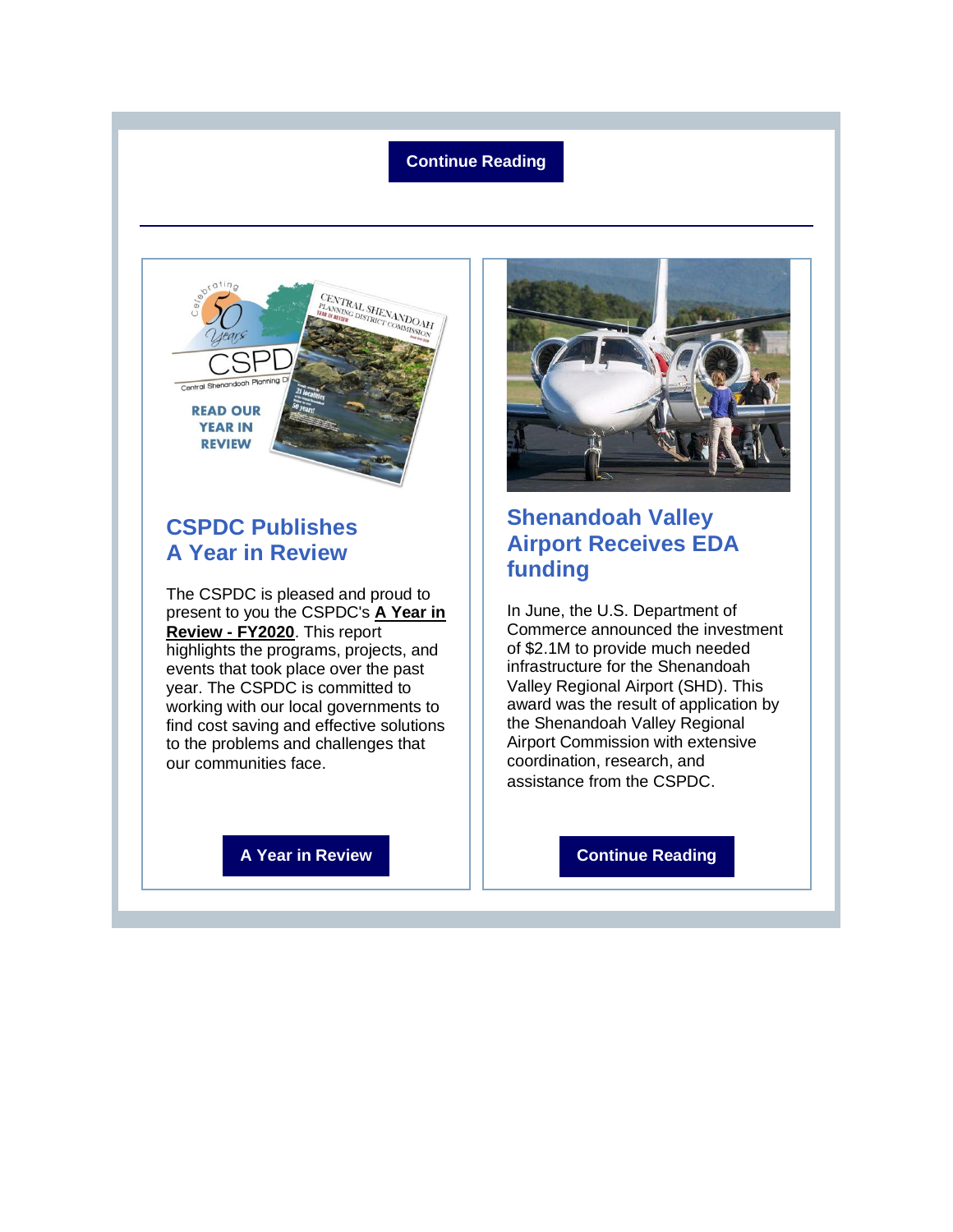

## **Ag. Center Feasibility Study Kicks Off**

CSPDC will be seeking input from farmers, stakeholders, buyers, and food aggregators for the **[Agricultural](http://r20.rs6.net/tn.jsp?f=001ZEvPurtkwrQ1Hm7-kVyU-QUuDoTPIZ7uOJGRc6YmlIdVSJmZ1MHjBA9GSaR789gFYf1reW572nYyoALBAuEkEn1RGdi_sQrT2XGK4Y2Qf9bMcFjWuQMkqtN7ojsP4qjpnNKk5NNxilmApNbjgK4abg==&c=rbBXjlMIzw0JE9QDrGjH5jodhCFatcsio4waFpxwXYX4fkHTVwArjg==&ch=ksfNTIkw9O5cs9QGOU2oNV_20Bb0hNtevfU4QmISfyvBIURYVbrX1g==)  [Enterprise Center Feasibility Study](http://r20.rs6.net/tn.jsp?f=001ZEvPurtkwrQ1Hm7-kVyU-QUuDoTPIZ7uOJGRc6YmlIdVSJmZ1MHjBA9GSaR789gFYf1reW572nYyoALBAuEkEn1RGdi_sQrT2XGK4Y2Qf9bMcFjWuQMkqtN7ojsP4qjpnNKk5NNxilmApNbjgK4abg==&c=rbBXjlMIzw0JE9QDrGjH5jodhCFatcsio4waFpxwXYX4fkHTVwArjg==&ch=ksfNTIkw9O5cs9QGOU2oNV_20Bb0hNtevfU4QmISfyvBIURYVbrX1g==)**. The online survey will be available mid-September through mid-October and will be collecting information on current market trends, facility needs, distribution concerns, and more. Please go to our **[project website](http://r20.rs6.net/tn.jsp?f=001ZEvPurtkwrQ1Hm7-kVyU-QUuDoTPIZ7uOJGRc6YmlIdVSJmZ1MHjBA9GSaR789gFYf1reW572nYyoALBAuEkEn1RGdi_sQrT2XGK4Y2Qf9bMcFjWuQMkqtN7ojsP4qjpnNKk5NNxilmApNbjgK4abg==&c=rbBXjlMIzw0JE9QDrGjH5jodhCFatcsio4waFpxwXYX4fkHTVwArjg==&ch=ksfNTIkw9O5cs9QGOU2oNV_20Bb0hNtevfU4QmISfyvBIURYVbrX1g==)** for more information and to participate in the survey.



## **New User-Friendly RideShare Website**

**[RideShare](http://r20.rs6.net/tn.jsp?f=001ZEvPurtkwrQ1Hm7-kVyU-QUuDoTPIZ7uOJGRc6YmlIdVSJmZ1MHjBLeubTGk3-mxzVlzsmy2U733yGLZiPqtkEIZURZpfJhrERPo1Zll6vKl55xlvKoM3UJg4o72ddqMXJhUgXE37WwHJbQj_WcGDg==&c=rbBXjlMIzw0JE9QDrGjH5jodhCFatcsio4waFpxwXYX4fkHTVwArjg==&ch=ksfNTIkw9O5cs9QGOU2oNV_20Bb0hNtevfU4QmISfyvBIURYVbrX1g==)**, a program administered by the CSPDC in partnership with the Thomas Jefferson Planning District Commission, has refreshed its website to be more user-friendly and include a new trip planning tool that maps out regional transportation options. RideShare provides commuters, employers, and single trip drivers with resources on carpools, vanpools, park and ride lots, the Guaranteed Ride Home program, and alternate modes of transportation such a biking, walking, and public transit.

#### **[Continue Reading](http://r20.rs6.net/tn.jsp?f=001ZEvPurtkwrQ1Hm7-kVyU-QUuDoTPIZ7uOJGRc6YmlIdVSJmZ1MHjBA9GSaR789gFLYAb4-W2NVITxTK1qPENTIin8MuGt8dHfUU7OGq7Wp8-u3iyMx9n0aIrATVWSvG4coDO76o5bx0Xtijn1BFt3GddErHmH_svAINxx8nS9nuxUB6PFoo3BK-WoYkjgY_g2bfWksTj7Si_y4hyuwyY_7VR-QNeCfCJ&c=rbBXjlMIzw0JE9QDrGjH5jodhCFatcsio4waFpxwXYX4fkHTVwArjg==&ch=ksfNTIkw9O5cs9QGOU2oNV_20Bb0hNtevfU4QmISfyvBIURYVbrX1g==)**

#### **[Continue Reading](http://r20.rs6.net/tn.jsp?f=001ZEvPurtkwrQ1Hm7-kVyU-QUuDoTPIZ7uOJGRc6YmlIdVSJmZ1MHjBA9GSaR789gF50dco-4GWlwum4XGQjT_Hm2uiZNSfE99mREY4LzXaWtBwYI1ux3uBmXsW4lWsMS_aoJIzjKvbJxsl1IbeSC4LMI1Ubp76AsNYz3SHGfG5gVe5myzgagQXuqBkPEMU7qhJ3iRKV27oO60MRTQyqRN0g==&c=rbBXjlMIzw0JE9QDrGjH5jodhCFatcsio4waFpxwXYX4fkHTVwArjg==&ch=ksfNTIkw9O5cs9QGOU2oNV_20Bb0hNtevfU4QmISfyvBIURYVbrX1g==)**



**Round 4 SMART SCALE Projects Submitted**



**Not Too Late to Take the 2020 Census**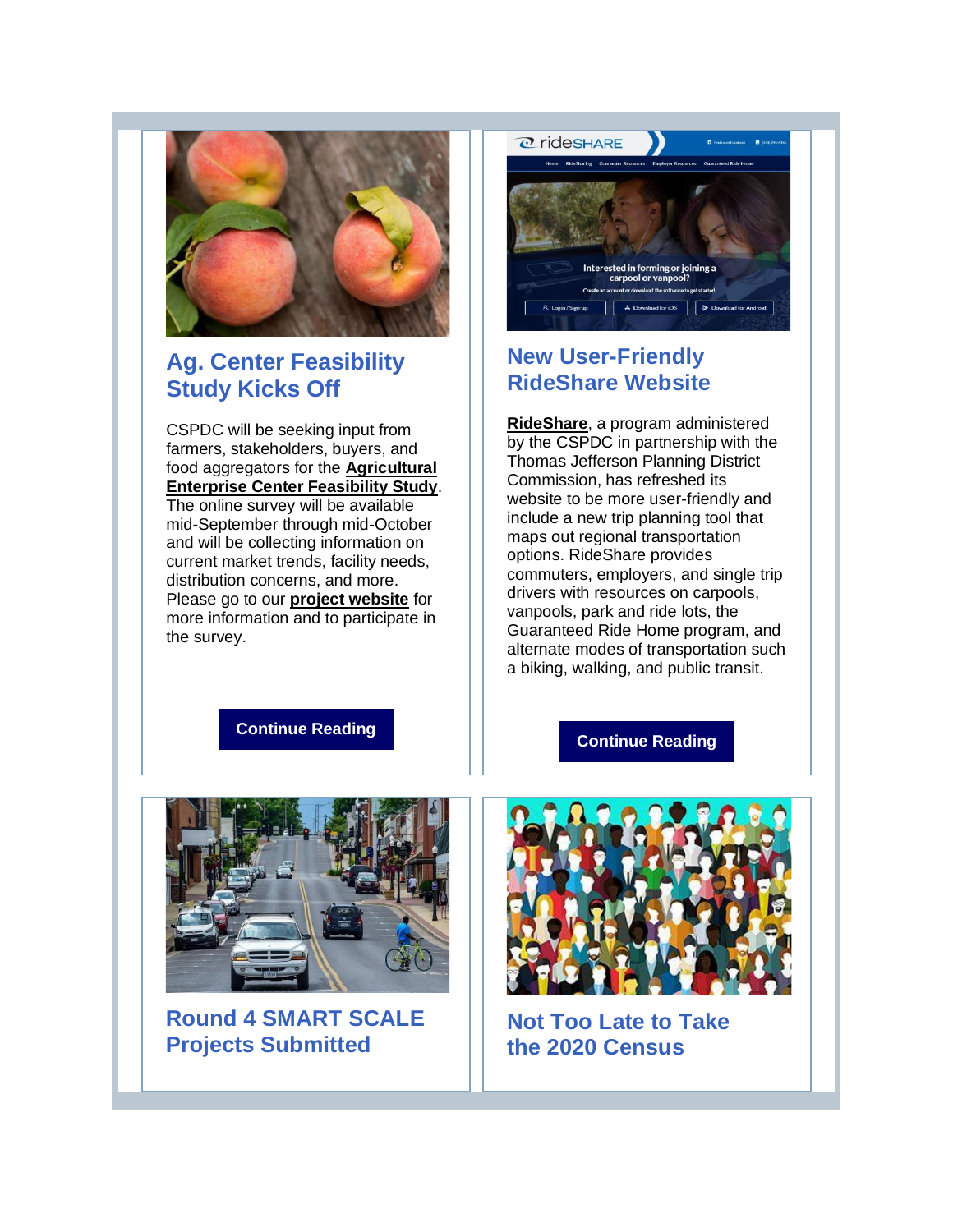On August 17, applicants in our region submitted 25 **[SMART SCALE](http://r20.rs6.net/tn.jsp?f=001ZEvPurtkwrQ1Hm7-kVyU-QUuDoTPIZ7uOJGRc6YmlIdVSJmZ1MHjBPIv6QVeO11HPUnUjL6X4UmJSO3jjt5LKzn8fEkhVJoWs5-fIfWUVW_ay8tiZfsgxFelUT_SMhTv-JlbVKk8N_2IgBSto2gMVQ==&c=rbBXjlMIzw0JE9QDrGjH5jodhCFatcsio4waFpxwXYX4fkHTVwArjg==&ch=ksfNTIkw9O5cs9QGOU2oNV_20Bb0hNtevfU4QmISfyvBIURYVbrX1g==)** applications for multimodal transportation projects. The CSPDC, **[HRMPO](http://r20.rs6.net/tn.jsp?f=001ZEvPurtkwrQ1Hm7-kVyU-QUuDoTPIZ7uOJGRc6YmlIdVSJmZ1MHjBJwyOoojyCD-MFQWjn01P3x64GQaTYt5wu4pRjtWaNZNio84kTivBwGGxAYUV2aYdkm7H-JImDzUuMVt2ODWME3FK9PwhFIQcw==&c=rbBXjlMIzw0JE9QDrGjH5jodhCFatcsio4waFpxwXYX4fkHTVwArjg==&ch=ksfNTIkw9O5cs9QGOU2oNV_20Bb0hNtevfU4QmISfyvBIURYVbrX1g==)** and **[SAWMPO](http://r20.rs6.net/tn.jsp?f=001ZEvPurtkwrQ1Hm7-kVyU-QUuDoTPIZ7uOJGRc6YmlIdVSJmZ1MHjBJwyOoojyCD-lJ6rCqRV716C1Hbcn4FTAMZpGWgHKYF6mFn2DqK3EHtleTybg8WLO0HRJjv-XNt3Yd2lyz13gLWz8PNpCDaNww==&c=rbBXjlMIzw0JE9QDrGjH5jodhCFatcsio4waFpxwXYX4fkHTVwArjg==&ch=ksfNTIkw9O5cs9QGOU2oNV_20Bb0hNtevfU4QmISfyvBIURYVbrX1g==)**, the cities of Harrisonburg and Waynesboro, Augusta and Rockingham Counties, and **[BRITE](http://r20.rs6.net/tn.jsp?f=001ZEvPurtkwrQ1Hm7-kVyU-QUuDoTPIZ7uOJGRc6YmlIdVSJmZ1MHjBCYpX1Fp-52hsoprF-rXxF9mZk_w9ldNCvukBBekBTBkxwbZsykar06f0QWH1gu7910k_K7SdqA2AdTh5XLgN4Fuz6s9dKifxg==&c=rbBXjlMIzw0JE9QDrGjH5jodhCFatcsio4waFpxwXYX4fkHTVwArjg==&ch=ksfNTIkw9O5cs9QGOU2oNV_20Bb0hNtevfU4QmISfyvBIURYVbrX1g==)** transit submitted projects for funding in the FY 2022 Six Year Improvement Program. SMART SCALE is a competitive grant funding program that evaluates and scores projects based on a set of five goal areas: safety, accessibility, congestion mitigation, economic development, and environmental preservation.



## **Rebuild VA Offers Small Business Assistance**

In August, the Commonwealth launched a new grant program for small businesses and nonprofits called **[Rebuild VA](http://r20.rs6.net/tn.jsp?f=001ZEvPurtkwrQ1Hm7-kVyU-QUuDoTPIZ7uOJGRc6YmlIdVSJmZ1MHjBA9GSaR789gFIMZZMmyplcCnOimGvOdy-GER8qFV9xNHgBbGyLwzuMCCTT5I3j9qBA-E_GWypmXctnLkXNF5ee0FBjL9TeOgdApwUi8qRIKzUQVn7T3Q0M8=&c=rbBXjlMIzw0JE9QDrGjH5jodhCFatcsio4waFpxwXYX4fkHTVwArjg==&ch=ksfNTIkw9O5cs9QGOU2oNV_20Bb0hNtevfU4QmISfyvBIURYVbrX1g==)**. The program will provide grants of up to three times the applicant's average monthly eligible expenses up to a maximum award of \$10,000.

on September 30th for both selfresponse and nonresponse follow up. To help ensure safety during this time, the 2020 Census can be taken from the safety of your own home **[online](http://r20.rs6.net/tn.jsp?f=001ZEvPurtkwrQ1Hm7-kVyU-QUuDoTPIZ7uOJGRc6YmlIdVSJmZ1MHjBD6O6E3_T6VSiIjnlgE430gdHp14KRG10hRr9Y6jYAe71LmGaO4wuprPz1KWI6NiP0GaUcZPjBtyL3HE0xaCkVJU7gIwoHRPVg==&c=rbBXjlMIzw0JE9QDrGjH5jodhCFatcsio4waFpxwXYX4fkHTVwArjg==&ch=ksfNTIkw9O5cs9QGOU2oNV_20Bb0hNtevfU4QmISfyvBIURYVbrX1g==)**, by phone, or by mail.

2020 Census data collection will end

Nearly 70% of Virginians have responded to the Census - leaving almost a third that have not yet responded. However, many counties and cities across the Commonwealth have exceeded their 2010 response rates. Check to see your **[localities](http://r20.rs6.net/tn.jsp?f=001ZEvPurtkwrQ1Hm7-kVyU-QUuDoTPIZ7uOJGRc6YmlIdVSJmZ1MHjBKYVuyWyMMFp9lo_b3UoYi9-DRogkJ99raDMGuEptI1P_uvrRBO4G9M8oTP3mOqwNoNBMaS60Bwv2PCwQTBS2EmqVF0Y86S_fGP9MMmm7wb_L-dKQBCXRxymjwB-dvrbMg==&c=rbBXjlMIzw0JE9QDrGjH5jodhCFatcsio4waFpxwXYX4fkHTVwArjg==&ch=ksfNTIkw9O5cs9QGOU2oNV_20Bb0hNtevfU4QmISfyvBIURYVbrX1g==)  [progress](http://r20.rs6.net/tn.jsp?f=001ZEvPurtkwrQ1Hm7-kVyU-QUuDoTPIZ7uOJGRc6YmlIdVSJmZ1MHjBKYVuyWyMMFp9lo_b3UoYi9-DRogkJ99raDMGuEptI1P_uvrRBO4G9M8oTP3mOqwNoNBMaS60Bwv2PCwQTBS2EmqVF0Y86S_fGP9MMmm7wb_L-dKQBCXRxymjwB-dvrbMg==&c=rbBXjlMIzw0JE9QDrGjH5jodhCFatcsio4waFpxwXYX4fkHTVwArjg==&ch=ksfNTIkw9O5cs9QGOU2oNV_20Bb0hNtevfU4QmISfyvBIURYVbrX1g==)**.



## **Virginia Breeze Gears Back Up**

In July, the **[Virginia Breeze](http://r20.rs6.net/tn.jsp?f=001ZEvPurtkwrQ1Hm7-kVyU-QUuDoTPIZ7uOJGRc6YmlIdVSJmZ1MHjBAlXW6a_7XoIQdEN04KilIQNnlCxXBne0wZ_KC-8olZz0JMpL8fi39Vvc_5hbQJRyAlqoqWtzK7Bg1fanW63G1_abZrJ7w6MTQ==&c=rbBXjlMIzw0JE9QDrGjH5jodhCFatcsio4waFpxwXYX4fkHTVwArjg==&ch=ksfNTIkw9O5cs9QGOU2oNV_20Bb0hNtevfU4QmISfyvBIURYVbrX1g==)** intercity bus resumed service in the Interstate 81 corridor between Christiansburg and Washington, D.C. This route now named "The Valley Flyer" includes stops in Lexington, Staunton and Harrisonburg enroute to Dulles Airport and Union Station.

**[Continue Reading](http://r20.rs6.net/tn.jsp?f=001ZEvPurtkwrQ1Hm7-kVyU-QUuDoTPIZ7uOJGRc6YmlIdVSJmZ1MHjBA9GSaR789gFmL7LqEQmn1oz1bHJIwwGOd6MOsylVnzU9dnAIts80R5blwKRmt7q1p6YSRo4DNiB2mZgwsy1iQjJRnmj1QxaE-_d2sktX5Q4BJL1IkfqxQVNDiWV31Ehv1-ITaziumjizoot-fIt1rEsNzzUUo0Cjq3yMXbChJhv&c=rbBXjlMIzw0JE9QDrGjH5jodhCFatcsio4waFpxwXYX4fkHTVwArjg==&ch=ksfNTIkw9O5cs9QGOU2oNV_20Bb0hNtevfU4QmISfyvBIURYVbrX1g==)**

**[Continue Reading](http://r20.rs6.net/tn.jsp?f=001ZEvPurtkwrQ1Hm7-kVyU-QUuDoTPIZ7uOJGRc6YmlIdVSJmZ1MHjBA9GSaR789gFB6eCNce8aLNfeekAGIO1dAGphLMm-UdSENJHzfcPkoWSFLCX5_lOpuY0QHP1ER5qATwMhPvDOQAxca2zYcOsCjUt3Ed4-m0iJTjtYEQE0hrAoD0iamiiTpxxVq8AB0ZN9UlvHDnZz1FWP81A0HIzrw==&c=rbBXjlMIzw0JE9QDrGjH5jodhCFatcsio4waFpxwXYX4fkHTVwArjg==&ch=ksfNTIkw9O5cs9QGOU2oNV_20Bb0hNtevfU4QmISfyvBIURYVbrX1g==)**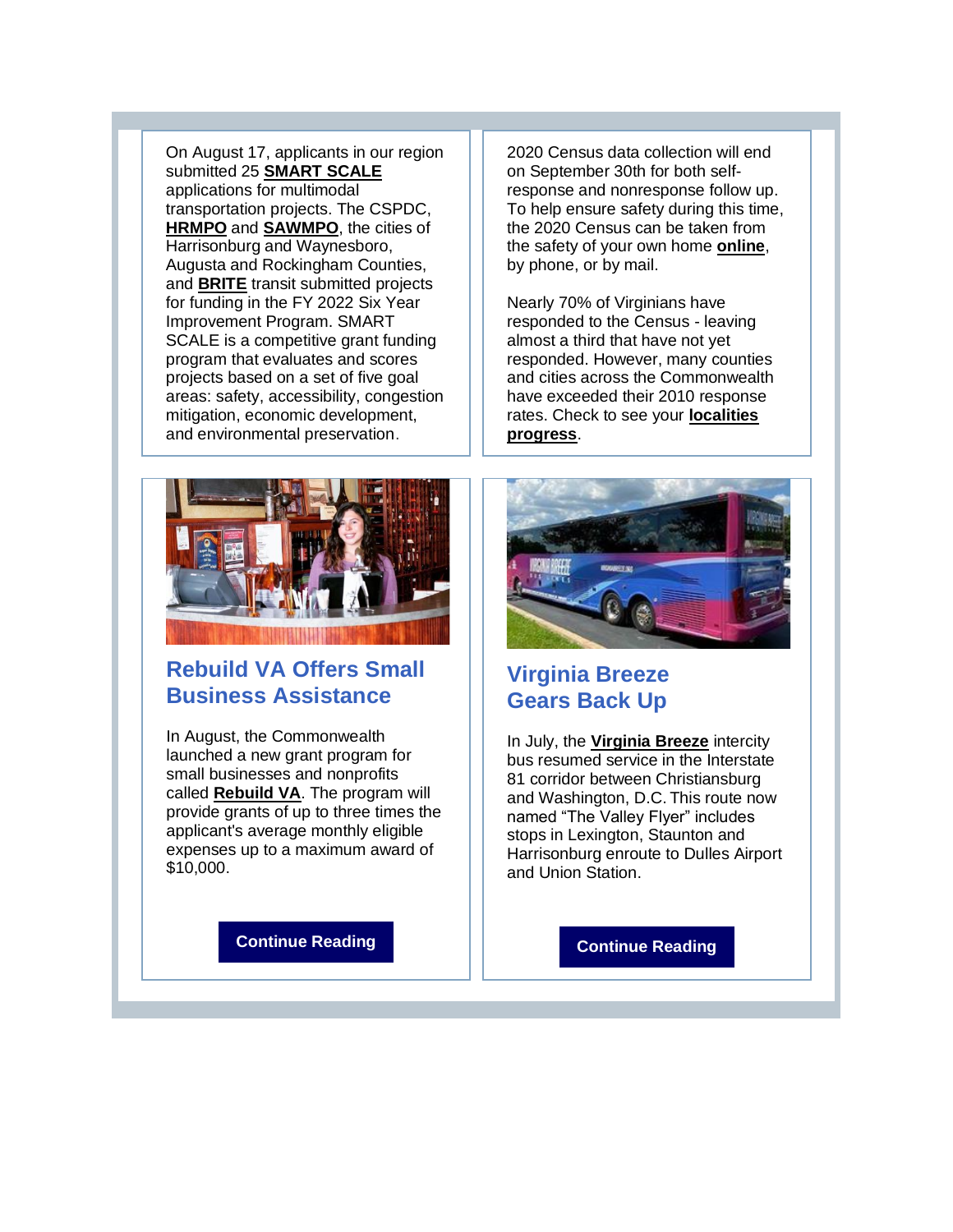

## **QuickStart Mini-Grants Available**

The Virginia Department of Transportation (VDOT) has released their Fall **[QuickStart Mini-grant](http://r20.rs6.net/tn.jsp?f=001ZEvPurtkwrQ1Hm7-kVyU-QUuDoTPIZ7uOJGRc6YmlIdVSJmZ1MHjBA9GSaR789gFZ_xX1btuZloPl-z3qm-ObQqCz87MBaqm-05_NjM4CjJgK7HnNX-o2AERZYtQx9ejtDe0mJuHB9LB-a0Ss7UpRWvoOGRLnTCu_qi84V45ULpUJGHNMqRR1FXUvENmxcRmSLiKMaJWbD9O8C3quOCt3A==&c=rbBXjlMIzw0JE9QDrGjH5jodhCFatcsio4waFpxwXYX4fkHTVwArjg==&ch=ksfNTIkw9O5cs9QGOU2oNV_20Bb0hNtevfU4QmISfyvBIURYVbrX1g==)  [application](http://r20.rs6.net/tn.jsp?f=001ZEvPurtkwrQ1Hm7-kVyU-QUuDoTPIZ7uOJGRc6YmlIdVSJmZ1MHjBA9GSaR789gFZ_xX1btuZloPl-z3qm-ObQqCz87MBaqm-05_NjM4CjJgK7HnNX-o2AERZYtQx9ejtDe0mJuHB9LB-a0Ss7UpRWvoOGRLnTCu_qi84V45ULpUJGHNMqRR1FXUvENmxcRmSLiKMaJWbD9O8C3quOCt3A==&c=rbBXjlMIzw0JE9QDrGjH5jodhCFatcsio4waFpxwXYX4fkHTVwArjg==&ch=ksfNTIkw9O5cs9QGOU2oNV_20Bb0hNtevfU4QmISfyvBIURYVbrX1g==)**. These grants are \$1,000 reimbursement grants that can be used to start and continue Safe Routes to School programs and activities that encourage safe walking and bicycling to school. Fall applications are due September 10 and October 8.

**[Continue Reading](http://r20.rs6.net/tn.jsp?f=001ZEvPurtkwrQ1Hm7-kVyU-QUuDoTPIZ7uOJGRc6YmlIdVSJmZ1MHjBA9GSaR789gF6iZb1aEogrXhSqJ-dYxQl8-t7QUjANr2662Q4QFQ5XZe8PPW9aq9kp-qhaIaeLXbAxnOwA9EUkyGurJ24mgsxmFAbD-KlBdKyk8BvfN4gAeGC6GNIqpHxxeD5FsdtwcJe0HcnIdJ6pGnRvDh3jIxDg==&c=rbBXjlMIzw0JE9QDrGjH5jodhCFatcsio4waFpxwXYX4fkHTVwArjg==&ch=ksfNTIkw9O5cs9QGOU2oNV_20Bb0hNtevfU4QmISfyvBIURYVbrX1g==)**



## **I-64 Statewide Improvement Program**

VDOT is **[studying](http://r20.rs6.net/tn.jsp?f=001ZEvPurtkwrQ1Hm7-kVyU-QUuDoTPIZ7uOJGRc6YmlIdVSJmZ1MHjBA9GSaR789gFVO-kR62PUoSmwHyAsf7lTBMJ0kjyxuStZGp4_6hY6lL2ZR7hM-Ue_ARgWWgkfrZHerP1Du5Sa_sAwZCCG-IuhYjXxXIFQ-C5htGl1IFzEpPhO2nZucWKBTZWzehkSFOr5MLN_uVQA4M=&c=rbBXjlMIzw0JE9QDrGjH5jodhCFatcsio4waFpxwXYX4fkHTVwArjg==&ch=ksfNTIkw9O5cs9QGOU2oNV_20Bb0hNtevfU4QmISfyvBIURYVbrX1g==)** the full Interstate 64 corridor in the Commonwealth, which is a similar scope and approach that the State has already taken on the I-81 and I-95 corridors. The Study will evaluate and prioritize operational needs, capital investments, and multimodal solutions (transit, ridesharing, and rail) between Norfolk and the West Virginia state line.

**[Take the Survey](http://r20.rs6.net/tn.jsp?f=001ZEvPurtkwrQ1Hm7-kVyU-QUuDoTPIZ7uOJGRc6YmlIdVSJmZ1MHjBA9GSaR789gFW1WfOJ--f922BqXtdR0A16tZPlJYM_ayTYHm1VzvHHzwfjuYzvLKnd9amTEJWZRAsaC_lvgFLgWUZrv9_lkPkS7PL720dYQ-x8D2orLX5B-qml-mqmmEag==&c=rbBXjlMIzw0JE9QDrGjH5jodhCFatcsio4waFpxwXYX4fkHTVwArjg==&ch=ksfNTIkw9O5cs9QGOU2oNV_20Bb0hNtevfU4QmISfyvBIURYVbrX1g==)**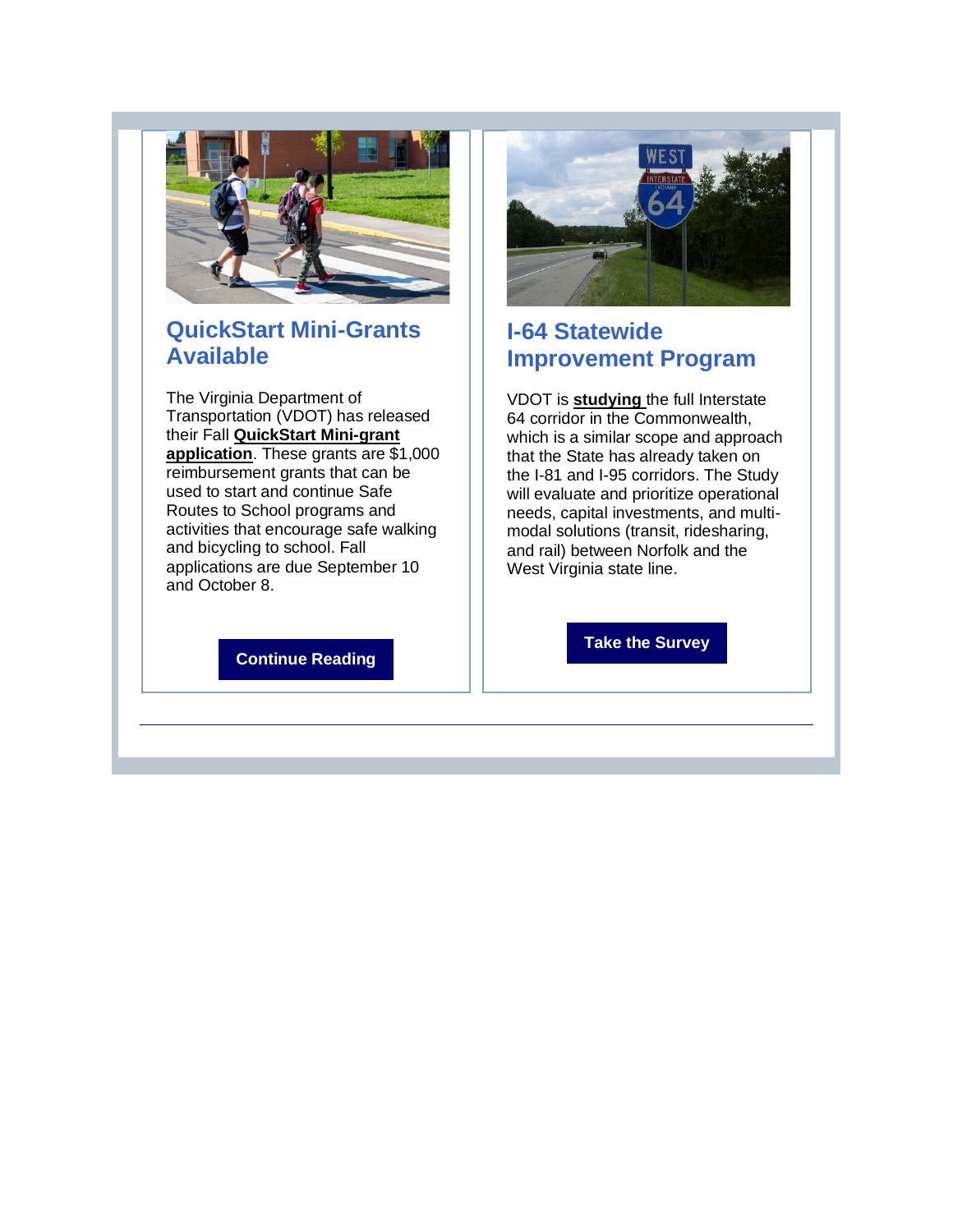

### **STATE OF THE PORT UPDATE:** OCTOBER 1 AT 10:00 AM

Join the Hampton Roads Global Commerce Council on October 1 at 10:00 am for<br>an update on the Port of Virginia's performance, land and waterside infrastructure<br>projects, and its impact as an economic engine for the Commonwe



## **CSPDC Resources:**

**[Regional Facts & Figures](http://r20.rs6.net/tn.jsp?f=001ZEvPurtkwrQ1Hm7-kVyU-QUuDoTPIZ7uOJGRc6YmlIdVSJmZ1MHjBBKZacsYhiUu8oZXbbDQQMJCzNGYyuyoQKRzMo_-y4BQC7bkbbbie6ynppQts_6T1GDVDc_yCgesHcPTddizI3IVr-lnJ1xo9STb98o_npoW&c=rbBXjlMIzw0JE9QDrGjH5jodhCFatcsio4waFpxwXYX4fkHTVwArjg==&ch=ksfNTIkw9O5cs9QGOU2oNV_20Bb0hNtevfU4QmISfyvBIURYVbrX1g==)** 

**[Grant Resource Guide](http://r20.rs6.net/tn.jsp?f=001ZEvPurtkwrQ1Hm7-kVyU-QUuDoTPIZ7uOJGRc6YmlIdVSJmZ1MHjBD6O6E3_T6VSuO2H6jWcbW35aTY5TLGIw1seY7KMlvGRb-ZmbxT7vmvedpzgrOq9lbj81v-JGTqnMVrBYoSDBfkRI8tLfJhoXSbyfKPJ0jDKhFZxWhbe6nM=&c=rbBXjlMIzw0JE9QDrGjH5jodhCFatcsio4waFpxwXYX4fkHTVwArjg==&ch=ksfNTIkw9O5cs9QGOU2oNV_20Bb0hNtevfU4QmISfyvBIURYVbrX1g==)** 

**[Regional Plans](http://r20.rs6.net/tn.jsp?f=001ZEvPurtkwrQ1Hm7-kVyU-QUuDoTPIZ7uOJGRc6YmlIdVSJmZ1MHjBBFl40AW6OaUcmtFZ9qlYczHBP9Sk7hLoBGLo8_XM1P50ZB9yhIz2az34IjegrlkrGpUzBkw2MO14vMySk2g_agCrnon-ixLCuiu-adrFhzp&c=rbBXjlMIzw0JE9QDrGjH5jodhCFatcsio4waFpxwXYX4fkHTVwArjg==&ch=ksfNTIkw9O5cs9QGOU2oNV_20Bb0hNtevfU4QmISfyvBIURYVbrX1g==)** 

**[Regional Data Center](http://r20.rs6.net/tn.jsp?f=001ZEvPurtkwrQ1Hm7-kVyU-QUuDoTPIZ7uOJGRc6YmlIdVSJmZ1MHjBBFl40AW6OaU-2k07Z0TmuRzw-1dzoTfZ3mF8uQ88JQd-lD0yF-J-FK8rpm-K-67kGojGcyHPiZFqmjNt7HUxOF1DbeBL3r5kus27QCVKXt5&c=rbBXjlMIzw0JE9QDrGjH5jodhCFatcsio4waFpxwXYX4fkHTVwArjg==&ch=ksfNTIkw9O5cs9QGOU2oNV_20Bb0hNtevfU4QmISfyvBIURYVbrX1g==)**

**[FY2020 Year in Review](http://r20.rs6.net/tn.jsp?f=001ZEvPurtkwrQ1Hm7-kVyU-QUuDoTPIZ7uOJGRc6YmlIdVSJmZ1MHjBDnzLU6IvIP-Poec7wo2ylPuybgGtqMqjmTuWzQ-hy99n81HoOfhUBEPjhrmObnhhtoX9ktTt1kSl2Fc1w4eL-dJXj13eEHsPBi8GCu4YROFuRIMJOujBD1VM-nk0dnXqrGAQjfYjP81ESe0Ygi0r5m_0Bbou3A5ji-pma32TBxAw6EiPV5dqqM=&c=rbBXjlMIzw0JE9QDrGjH5jodhCFatcsio4waFpxwXYX4fkHTVwArjg==&ch=ksfNTIkw9O5cs9QGOU2oNV_20Bb0hNtevfU4QmISfyvBIURYVbrX1g==)**